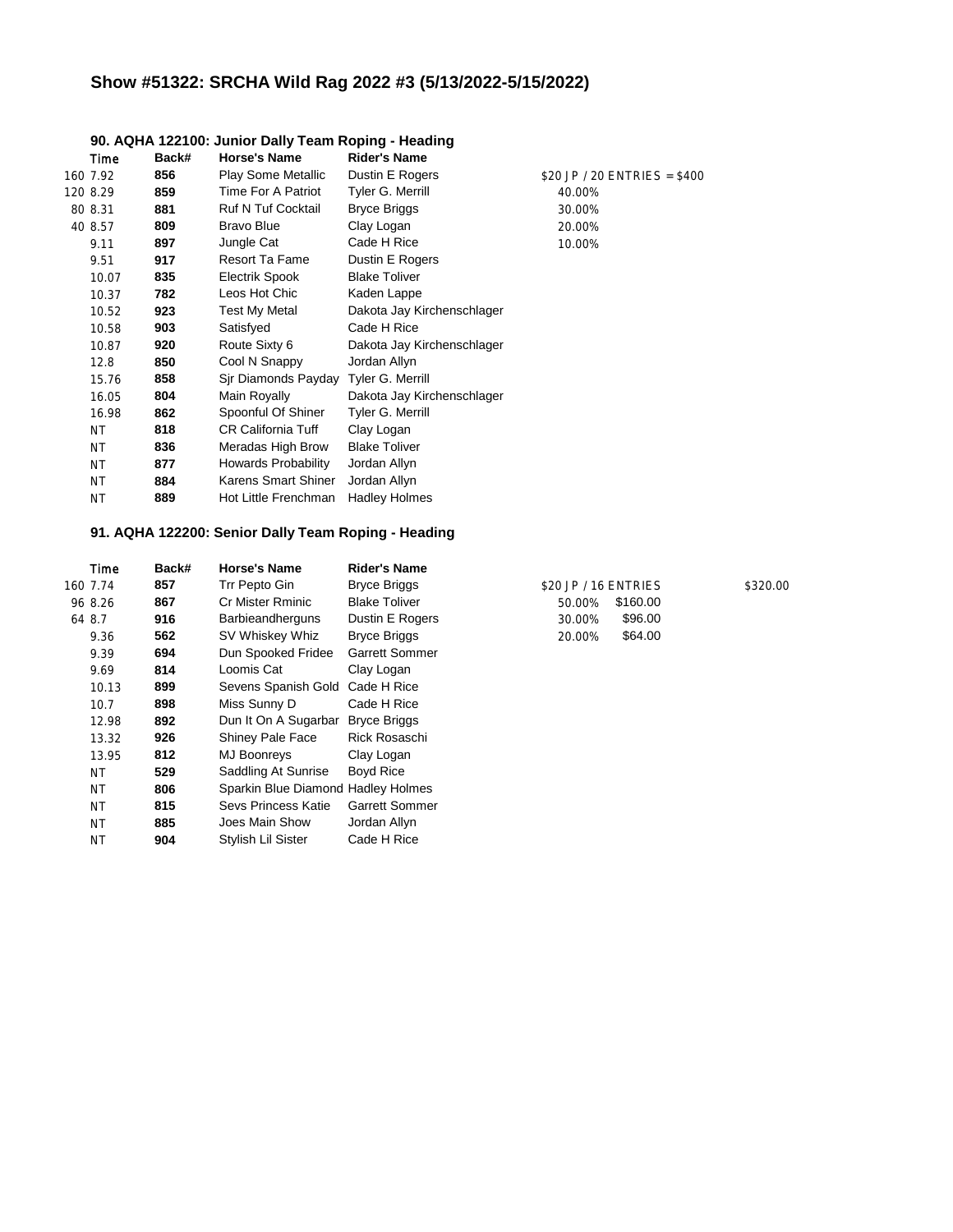## **92. AQHA 124100: Junior Dally Team Roping - Heeling**

|               | Time      | Back# | <b>Horse's Name</b>                | <b>Rider's Name</b>           |                      |          |       |
|---------------|-----------|-------|------------------------------------|-------------------------------|----------------------|----------|-------|
| \$204.00 7.16 |           | 847   | Spoonin Cd Rose                    | Tate Kirchenschlager          | \$20 JP / 34 ENTRIES |          | \$680 |
| \$170.00 7.57 |           | 839   | Custom Catalyst Jac                | <b>Talon Petska</b>           | 30.00%               | \$204.00 |       |
| \$136.00 8.08 |           | 906   | All Bay Rey                        | Cade H Rice                   | 25.00%               | \$170.00 |       |
| \$102.00 8.23 |           | 846   | Lhr Talkin Time                    | <b>Trevor Kirchenschlager</b> | 20.00%               | \$136.00 |       |
| \$68.00 8.4   |           | 917   | <b>Resort Ta Fame</b>              | Dustin E Rogers               | 15.00%               | \$102.00 |       |
|               | 8.59      | 884   | <b>Karens Smart Shiner</b>         | Jordan Allyn                  | 10.00%               | \$68.00  |       |
|               | 8.72      | 902   | <b>Finely Flashed</b>              | Jordan Allyn                  |                      |          |       |
|               | 8.88      | 856   | <b>Play Some Metallic</b>          | Dustin E Rogers               |                      |          |       |
|               | 8.98      | 921   | <b>Qs Onetimelastfall</b>          | Dakota Jay Kirchenschlager    |                      |          |       |
|               | 9.07      | 854   | Montana By Morning                 | Trevor Kirchenschlager        |                      |          |       |
|               | 9.3       | 816   | Dualin Bon Bon                     | Clay Logan                    |                      |          |       |
|               | 9.53      | 804   | Main Royally                       | Dakota Jay Kirchenschlager    |                      |          |       |
|               | 9.78      | 818   | <b>CR California Tuff</b>          | Clay Logan                    |                      |          |       |
|               | 10.37     | 922   | Mommas Not Wimpy                   | Reed Booze                    |                      |          |       |
|               | 11.31     | 923   | <b>Test My Metal</b>               | Reed Booze                    |                      |          |       |
|               | 11.66     | 817   | Spare Tyme                         | Clay Logan                    |                      |          |       |
|               | 11.85     | 901   | Sevens Star Glo                    | Cade H Rice                   |                      |          |       |
|               | 12.04     | 842   | <b>Blackened Chicken</b>           | Gabriel Salgado               |                      |          |       |
|               | 12.68     | 820   | <b>Badgers Shiny Pistol</b>        | <b>Culley Morgan</b>          |                      |          |       |
|               | 13.09     | 858   | Sjr Diamonds Payday                | Tyler G. Merrill              |                      |          |       |
|               | 13.12     | 861   | <b>Bet Hesa Shiner</b>             | Tyler G. Merrill              |                      |          |       |
|               | 13.32     | 897   | Jungle Cat                         | Cade H Rice                   |                      |          |       |
|               | 13.43     | 850   | Cool N Snappy                      | Jordan Allyn                  |                      |          |       |
|               | 13.79     | 844   | Custom Diamonds Wh Gabriel Salgado |                               |                      |          |       |
|               | 13.89     | 881   | Ruf N Tuf Cocktail                 | <b>Bryce Briggs</b>           |                      |          |       |
|               | 14.79     | 919   | Gunna Whiz By Ya                   | Dakota Jay Kirchenschlager    |                      |          |       |
|               | <b>NT</b> | 807   | <b>Holly Cuffs</b>                 | <b>Hadley Holmes</b>          |                      |          |       |
|               | <b>NT</b> | 836   | Meradas High Brow                  | <b>Blake Toliver</b>          |                      |          |       |
|               | <b>NT</b> | 837   | Guns R Drawn                       | <b>Blake Toliver</b>          |                      |          |       |
|               | <b>NT</b> | 841   | Late Night Spook                   | Gabriel Salgado               |                      |          |       |
|               | <b>NT</b> | 845   | Aero Metallica                     | Tyler G. Merrill              |                      |          |       |
|               | <b>NT</b> | 848   | Shez Fire N Ice                    | Reed Booze                    |                      |          |       |
|               | <b>NT</b> | 907   | TI Cayenne Cattygirl               | tavis Walters                 |                      |          |       |
|               | <b>NT</b> | 934   | Shining Superman                   | James Randall Barton          |                      |          |       |

## **Show #51322: SRCHA Wild Rag 2022 #3 (5/13/2022-5/15/2022)**

# **92. AQHA 124200: Senior Dally Team Roping - Heeling**

|               | Time      | Back # | Horse                                 | Rider                                     |                      |          |       |
|---------------|-----------|--------|---------------------------------------|-------------------------------------------|----------------------|----------|-------|
| \$170.00 7.31 |           | 694    | Dun Spooked Fridee                    | <b>Ryan Motes</b>                         | \$20 JP / 17 ENTRIES |          | \$340 |
| \$102.00 7.34 |           | 898    | Miss Sunny D                          | Cade H Rice                               | 50.00%               | \$170.00 |       |
| \$68.00 7.68  |           | 808    | Stinglikeabee Jubalee Ryan Motes      |                                           | 30.00%               | \$102.00 |       |
|               | 7.87      | 840    | Dreaminaboutwhizkey Gabriel Salgado   |                                           | 20.00%               | \$68.00  |       |
|               | 7.9       | 698    |                                       | Hangin On The Line Trevor Kirchenschlager |                      |          |       |
|               | 8.51      | 860    | Smokum Metalic Drear Tyler G. Merrill |                                           |                      |          |       |
|               | 8.6       | 904    | Stylish Lil Sister                    | Cade H Rice                               |                      |          |       |
|               | 9.17      | 814    | Loomis Cat                            | Clay Logan                                |                      |          |       |
|               | 9.83      | 885    | Joes Main Show                        | Jordan Allyn                              |                      |          |       |
|               | 13.03     | 812    | MJ Boonreys                           | Clay Logan                                |                      |          |       |
|               | 13.42     | 916    | <b>Barbieandherguns</b>               | Dustin E Rogers                           |                      |          |       |
|               | 13.67     | 863    | <b>Fabulous Fletch</b>                | Clay Logan                                |                      |          |       |
|               | 13.9      | 825    | Snipen                                | Travis Fisher                             |                      |          |       |
|               | 15.55     | 867    | <b>Cr Mister Rminic</b>               | <b>Blake Toliver</b>                      |                      |          |       |
|               | <b>NT</b> | 482    | Back In The Blue                      | Tyler G. Merrill                          |                      |          |       |
|               | <b>NT</b> | 806    | Sparkin Blue Diamond Hadley Holmes    |                                           |                      |          |       |
|               | <b>NT</b> | 843    | Xtra Gunna Get Itdun Gabriel Salgado  |                                           |                      |          |       |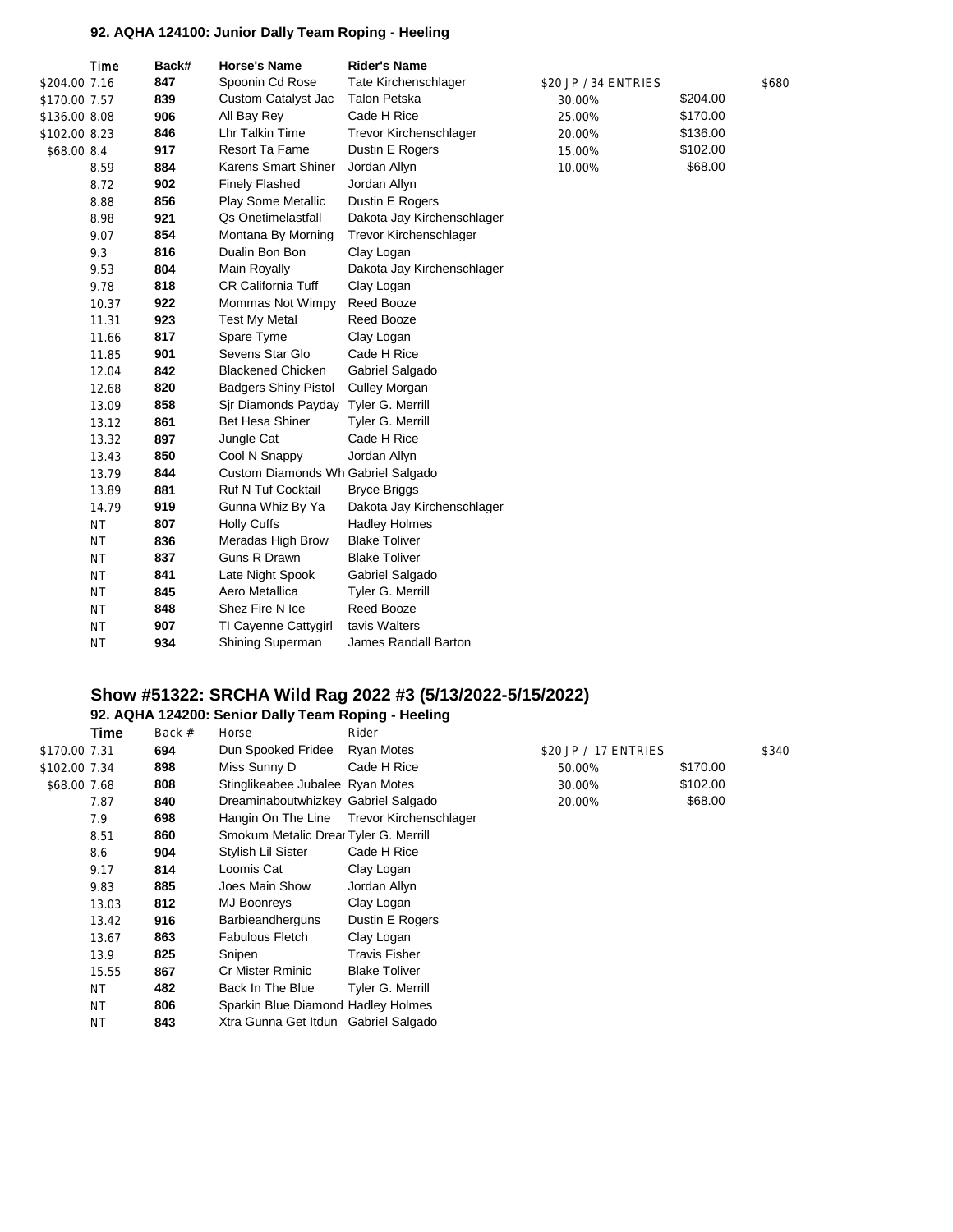#### **94. AQHA 222000: Amt Dally Team Roping - Heading**

|               | Time      | Back# | <b>Horse's Name</b>                  | <b>Rider's Name</b>   |                      |          |
|---------------|-----------|-------|--------------------------------------|-----------------------|----------------------|----------|
| \$120.00 9.09 |           | 811   | Bets Gin                             | Mary Margaret Richter | \$20 JP / 10 ENTRIES | \$200    |
| \$80.00 11.1  |           | 882   | TQH Royal Dry TBar                   | Jake Jones            | 60.00%               | \$120.00 |
|               | 18.41     | 694   | Dun Spooked Fridee                   | Brian Ingram          | 40.00%               | \$80.00  |
|               | 18.87     | 812   | MJ Boonreys                          | Mark A Johnson        |                      |          |
|               | <b>NT</b> | 562   | SV Whiskey Whiz                      | Cierra Doyal          |                      |          |
|               | <b>NT</b> | 833   | Jbarb Duals Storm                    | Bryan Billings        |                      |          |
|               | <b>NT</b> | 857   | Trr Pepto Gin                        | Robbie Kelly          |                      |          |
|               | <b>NT</b> | 881   | <b>Ruf N Tuf Cocktail</b>            | Jake Jones            |                      |          |
|               | <b>NT</b> | 899   | Sevens Spanish Gold Marshall S Wier  |                       |                      |          |
|               | <b>NT</b> | 909   | Xtra Cash For Wimpy Greg Preissinger |                       |                      |          |

#### **96. AQHA 224000: Amt Dally Team Roping - Heeling**

|               | Time      | Back# | <b>Horse's Name</b> | <b>Rider's Name</b>     |                      |       |          |
|---------------|-----------|-------|---------------------|-------------------------|----------------------|-------|----------|
| \$120.00 9.43 |           | 910   | Edgar Allen Poo     | <b>Greg Preissinger</b> | \$20 JP / 10 ENTRIES |       | \$200.00 |
| \$80.00 11.89 |           | 857   | Trr Pepto Gin       | Robbie Kelly            | 60.00%               | \$120 |          |
|               | 12.93     | 813   | Hawks Cheetah       | colleen Murphy Logan    | 40.00%               | \$80  |          |
|               | 14.87     | 812   | MJ Boonreys         | Mark A Johnson          |                      |       |          |
|               | 17.03     | 834   | Mr Fuel N Shine     | Yvonne Koontz           |                      |       |          |
|               | 22.98     | 810   | Replay Blue Boon    | colleen Murphy Logan    |                      |       |          |
|               | <b>NT</b> | 799   | Srs Playin Fletch   | Michael J Hackney       |                      |       |          |
|               | <b>NT</b> | 867   | Cr Mister Rminic    | <b>Bryan Toliver</b>    |                      |       |          |
|               | <b>NT</b> | 901   | Sevens Star Glo     | Marshall S Wier         |                      |       |          |
|               | <b>NT</b> | 909   | Xtra Cash For Wimpy | <b>Greg Preissinger</b> |                      |       |          |
|               |           |       |                     |                         |                      |       |          |

#### **100. AQHA 118100: Junior Tie-Down Roping**

| Time        | Back# | <b>Horse's Name</b>    | <b>Rider's Name</b>  |                      |       |       |
|-------------|-------|------------------------|----------------------|----------------------|-------|-------|
| \$120 10.67 | 803   | Tarzan                 | Jackson Massey       | \$20 JP / 10 ENTRIES |       | \$200 |
| \$80 11.98  | 832   | Spots San Baby         | <b>Trevor Kemick</b> | 60%                  | \$120 |       |
| 12.09       | 925   | Dualin Lo Bettin Hi    | <b>Bradley Boyd</b>  | 40%                  | \$80  |       |
| 13.28       | 931   | Lean With Daisy        | James Randall Barton |                      |       |       |
| 13.74       | 908   | LDG Foxy Cat           | tavis Walters        |                      |       |       |
| 15.75       | 821   | LZ Popcorn Bars        | David Felton         |                      |       |       |
| <b>NT</b>   | 924   | Saturday Nite          | <b>Bradley Boyd</b>  |                      |       |       |
| ΝT          | 930   | <b>Big Rowdy Yates</b> | James Randall Barton |                      |       |       |
| <b>NT</b>   | 934   | Shining Superman       | James Randall Barton |                      |       |       |
|             |       |                        |                      |                      |       |       |

#### **101. AQHA 118200: Senior Tie-Down Roping**

|              | Time          | Back# | <b>Horse's Name</b>               | <b>Rider's Name</b>                         |                      |          |          |
|--------------|---------------|-------|-----------------------------------|---------------------------------------------|----------------------|----------|----------|
| \$144.009.33 |               | 685   | Kit Kat Cowboy                    | Trevor Hale                                 | \$20 JP / 12 ENTRIES |          | \$240.00 |
|              | \$96.00 10.47 | 900   |                                   | Jaks Doc O Sugarpop Christopher (CD) Wilcox | 60%                  | \$144.00 |          |
|              | 10.68         | 802   | Lowcashkat                        | Jackson Massey                              | 40%                  | \$96.00  |          |
|              | 11.5          | 893   | <b>KR Packin Guns</b>             | Trevor Hale                                 |                      |          |          |
|              | 12.21         | 805   | Hitmans Dark Knight               | <b>Bradley Boyd</b>                         |                      |          |          |
|              | 12.73         | 940   | Hitmans Blood Money Bradley Boyd  |                                             |                      |          |          |
|              | 13.97         | 939   | Hitmans Ace Of Spade Bradley Boyd |                                             |                      |          |          |
|              | 14.09         | 933   | Csr Topaz Gal                     | James Randall Barton                        |                      |          |          |
|              | 14.18         | 801   | <b>CKC Cola Chick</b>             | Jackson Massey                              |                      |          |          |
|              | 15.3          | 828   | Big Playgun                       | James Randall Barton                        |                      |          |          |
|              | <b>NT</b>     | 894   |                                   | Mamas Duel N At Boor James Randall Barton   |                      |          |          |
|              | <b>NT</b>     | 932   | Salt And Peppa                    | Christopher (CD) Wilcox                     |                      |          |          |